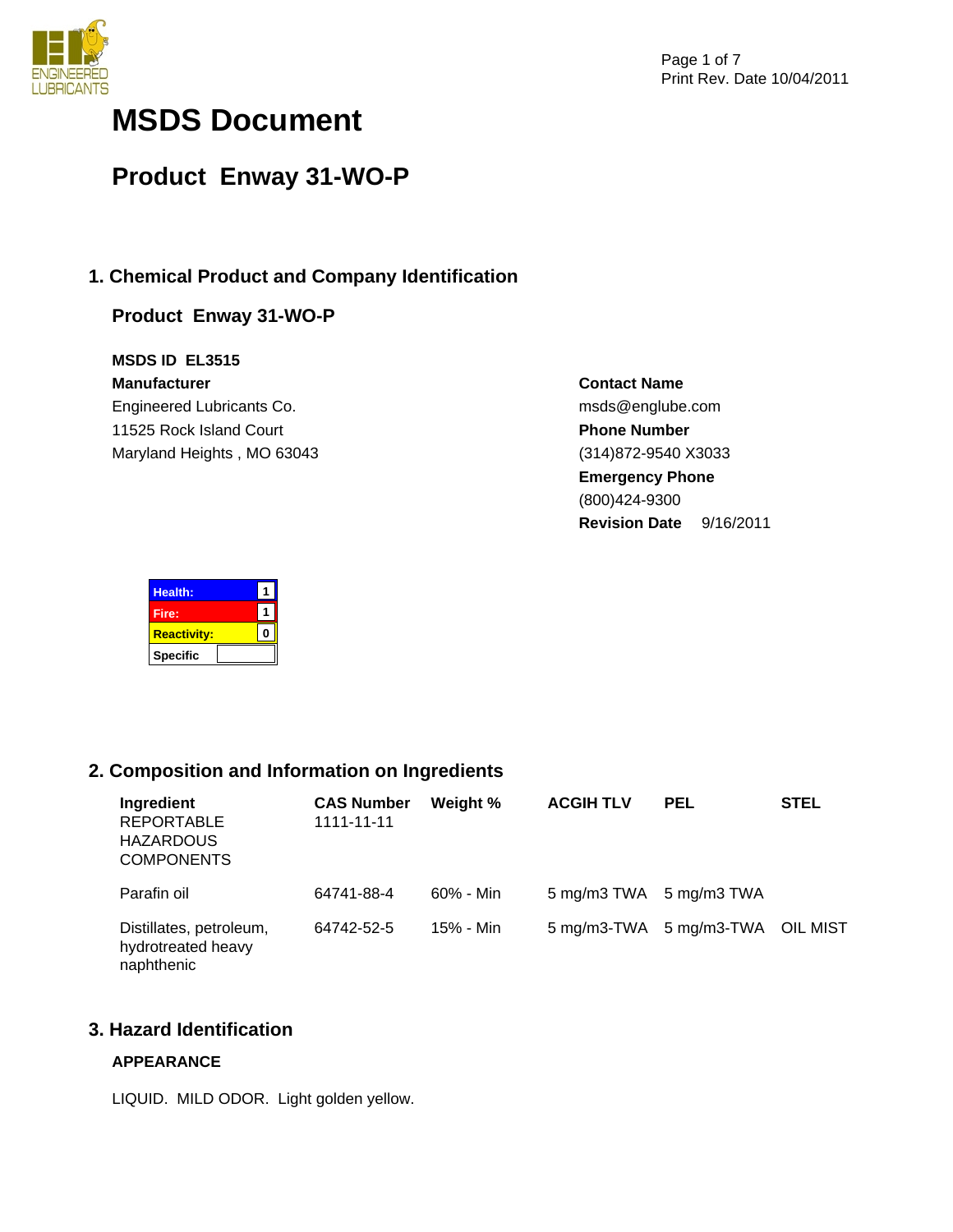

# **Emergency Overview**

Poses little or no immediate health hazard.

# **HEALTH HAZARDS**

# **Potential Health Effects**

**Eye**  May cause slight irritation.

**Skin**  Substance may cause slight skin irritation.

# **Ingestion**

No hazard in normal industrial use.

## **Inhalation**

Repeated or prolonged inhalation may cause toxic effects.

# **4. First Aid Information**

## **Eye**

Hold eyelids apart and flush eyes with plenty of water for at least 15 minutes.

## **Skin**

Wash clothing separately before reuse. Wash with soap and water.

## **Ingestion**

If swallowed, do NOT induce vomiting. Give victim a glass of water or milk. Call a physician or poison control center immediately. Never give anything by mouth to an unconscious person.

## **Inhalation**

Remove to fresh air. If not breathing, give artificial respiration. If breathing is difficult, give oxygen. Get medical attention.

# **5. Fire Fighting Measures**

| <b>Flash Point</b> | 432            |  |  |
|--------------------|----------------|--|--|
| <b>FP Method</b>   | ASTM D92 (COC) |  |  |

## **Extinguishing Media**

Use water spray, regular foam, dry chemical, carbon dioxide.

## **Hazardous Combustion Products**

Oxides of carbon, Sulfur oxides, Aldehydes, Smoke, Fume, Incomplete combustion products.

## **Fire Fighting Instructions**

In the event of fire, cool tanks with water spray. As in any fire, wear self-contained breathing apparatus pressure-demand, MSHA/NIOSH (approved or equivalent) and full protective gear.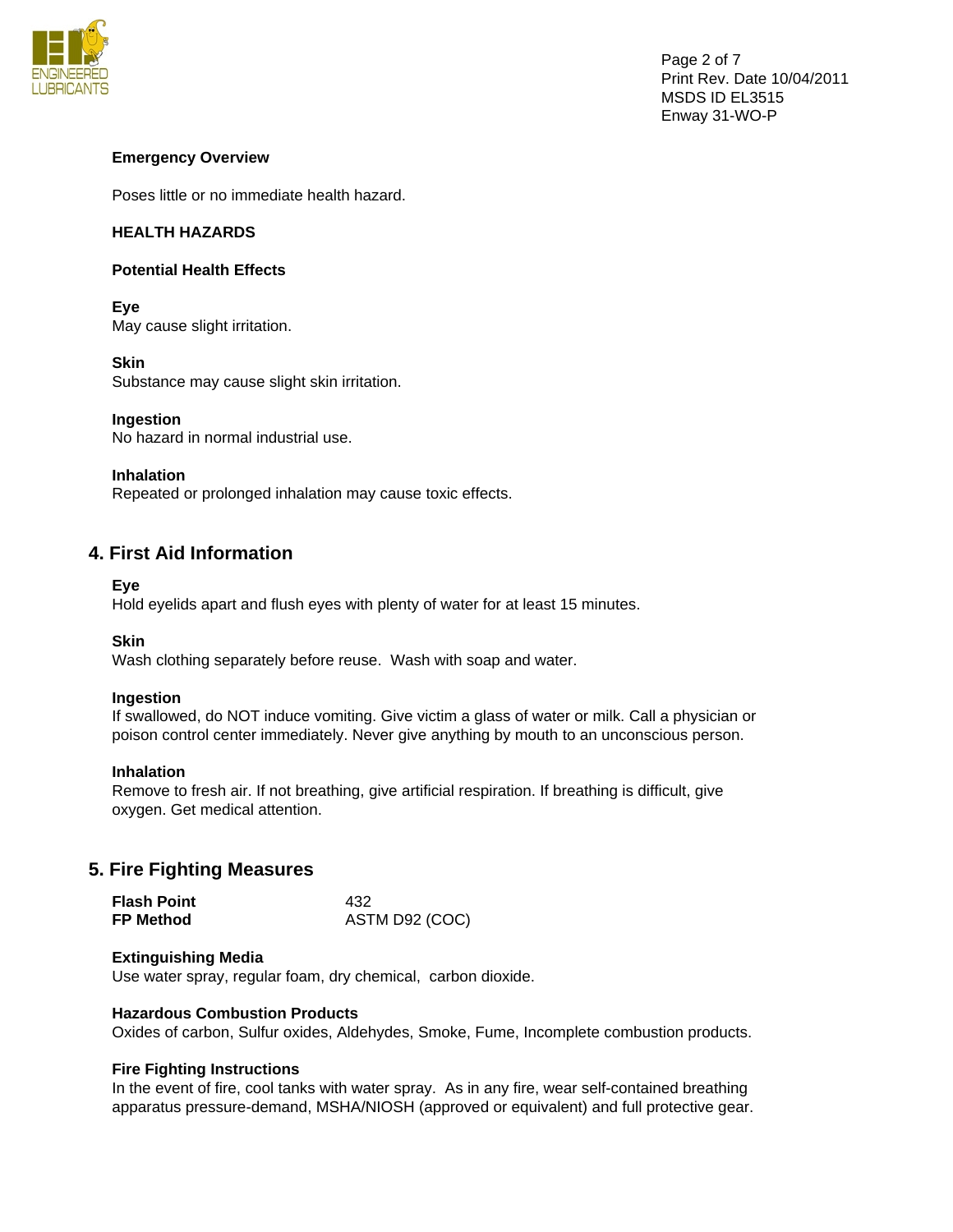

Page 3 of 7 Print Rev. Date 10/04/2011 MSDS ID EL3515 Enway 31-WO-P

# **6. Accidental Release Measures**

# **PERSONAL PRECAUTIONS**

## **Clean-up**

Wear a self-contained breathing apparatus and appropriate Personal protection. (See Exposure Controls/Personal Protection section.)

# **ENVIRONMENTAL PRECAUTIONS**

# **Reporting**

US regulations require reporting spills of this material that could reach any surface waters. The toll free number for the US Coast Guard National Response Center is (800) 424-8802.

# **Clean-up**

Avoid runoff into storm sewers and ditches which lead to waterways.

# **METHODS FOR CONTAINMENT AND CLEAN UP**

# **Collect**

Contain spilled liquid with sand or earth. DO NOT use combustible materials such as sawdust.

## **Clean-up**

Absorb spill with inert material (e.g., dry sand or earth), then place in a chemical waste container. Vacuum or sweep up material and place in a disposal container.

# **7. Handling and Storage**

# **SAFE HANDLING**

## **Handling**

Wash thoroughly after handling. Avoid heating above 120 F for prolonged periods of time.

# **SAFE STORAGE**

## **Storage**

Keep container closed when not in use. Keep from freezing.

# **8. Exposure Controls and Personal Protection**

# **EXPOSURE LIMITS**

**OSHA PELS:**  64741-88-4; OIL MIST; 5 mg/m3 TWA 8 hours

**ACGIH TLV:**  64741-88-4; OIL MIST; 5 mg/m3 TWA 8 hours

## **PERSONAL PROTECTION**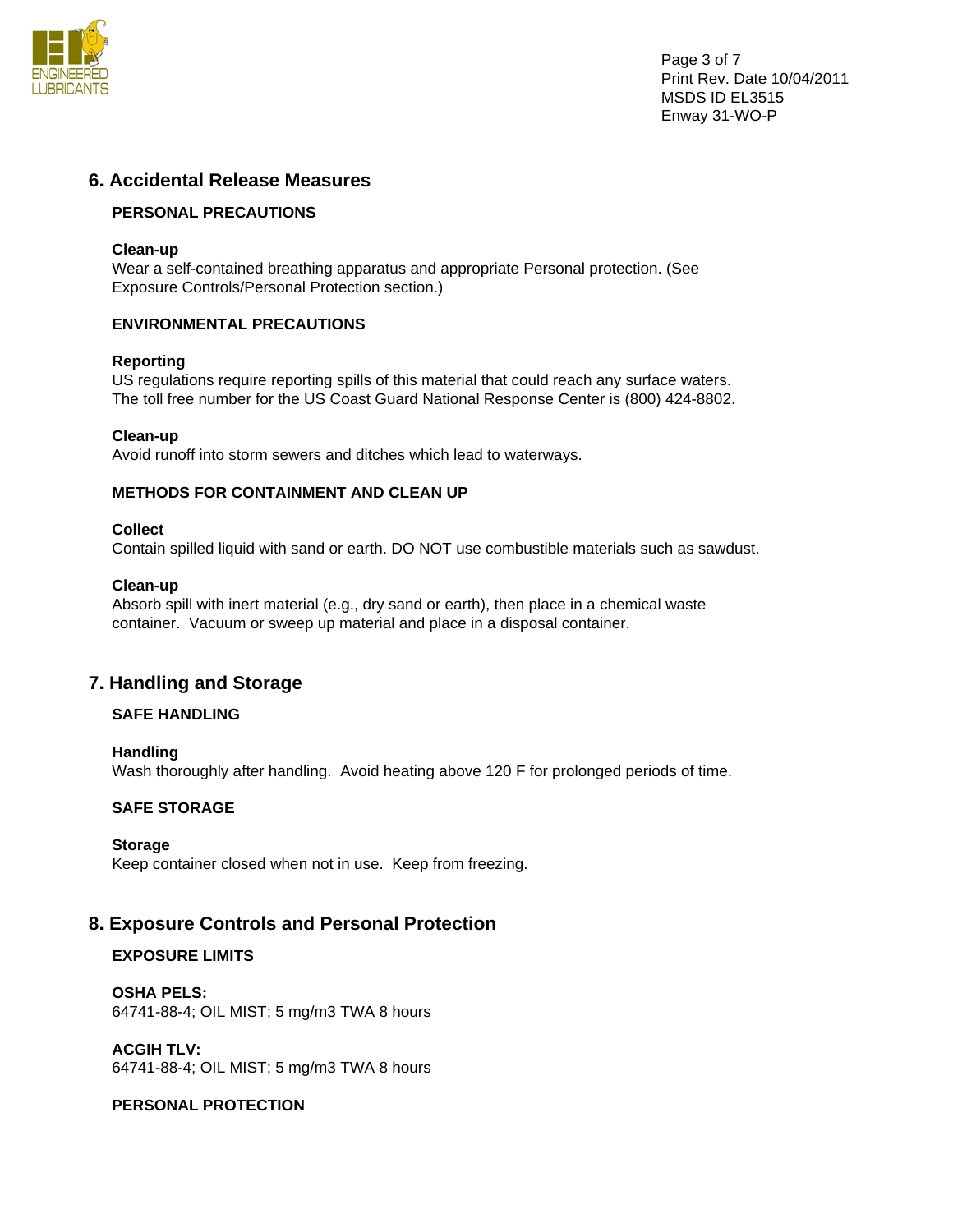

Page 4 of 7 Print Rev. Date 10/04/2011 MSDS ID EL3515 Enway 31-WO-P

**Eye**  Wear safety glasses.

# **Skin Protection**

Protective gloves and clothing are recommended.

## **Specific Hygeine Measures**

Always observe good personal hygiene measures, such as washing after handling the material before eating, drinking, and/or smoking. Routinely wash work clothing and protective equipment to remove contaminants. Discard contaminated clothing and footwear that cannot be cleaned. Practice good housekeeping.

### **Engineering controls**

Local exhaust ventilation may be necessary to control any air contaminants to within their TLVs during the use of this product.

# **9. Physical and Chemical Properties**

| <b>Physical State</b>      | LIQUID                     |
|----------------------------|----------------------------|
| <b>Specific Gravity</b>    | 0.89                       |
| Density Ibs/Gal.           | 7.411                      |
| Color/Appearance           | DARK AMBER                 |
| Odor                       | <b>STRONG</b>              |
| рH                         | Not Applicable             |
| <b>Boiling/Cond. Point</b> | >480F                      |
| <b>Solubility</b>          | Not Soluble                |
| VOC %                      | 1.76% E1868 (110min @ 81C) |
| <b>Viscosity</b>           | 67.92 cSt @ 100F           |

# **10. Stability and Reactivity**

#### **Stability**

Material is stable under normal conditions.

#### **Conditions To Avoid**

Excessive heat. High energy sources of ignition

### **Incompatible Materials**  Strong oxidizers.

# **Thermal Decomposition**

Smoke, Carbon oxides.

# **Hazardous Polymerization**

Will not occur

# **11. Toxicological Information**

# **ACUTE ORAL TOXICITY**

# **64742-52-5**

Data obtained on components: # 64742-52-5: LD50/ oral/ rabbit: > 5000mg/kg.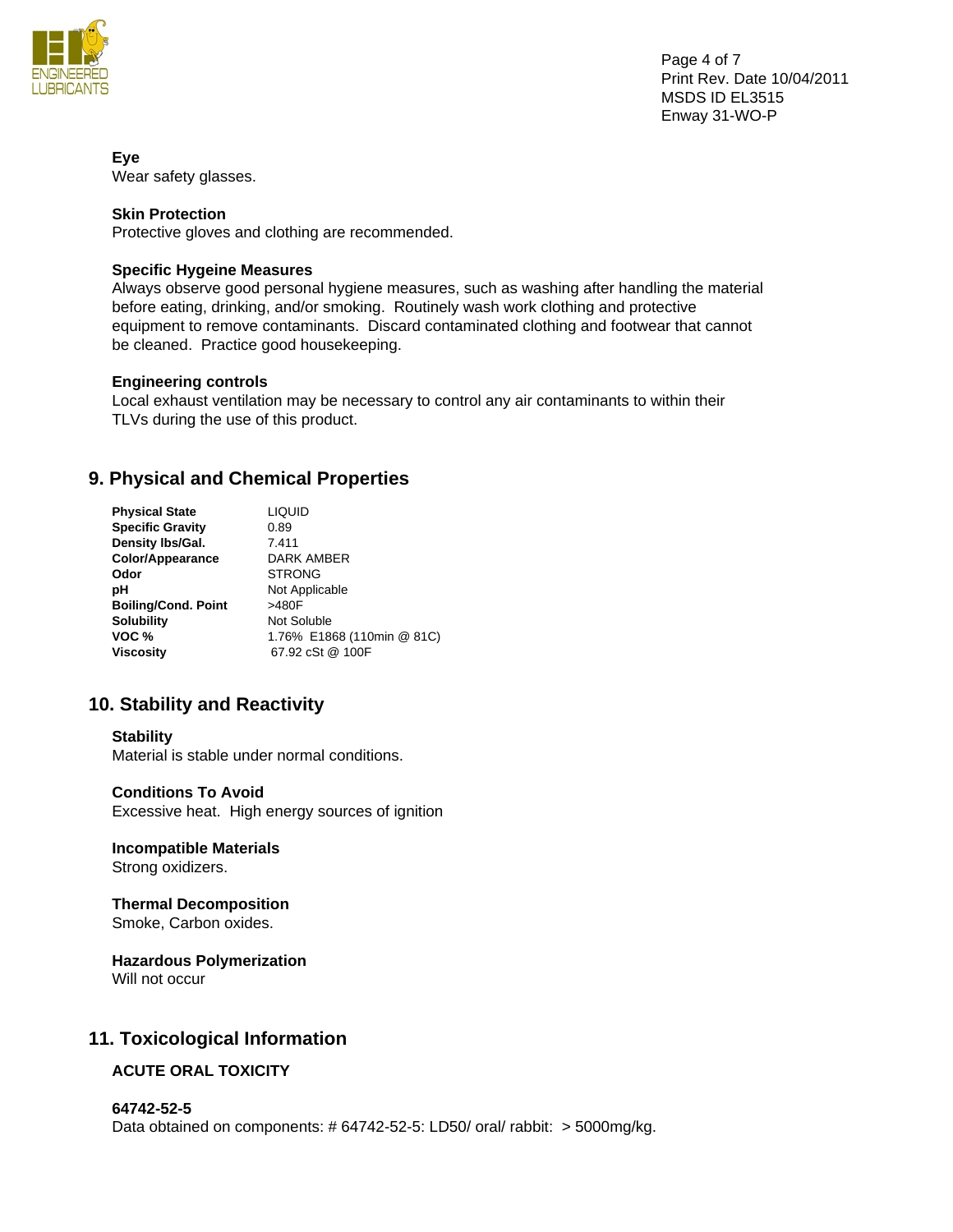![](_page_4_Picture_0.jpeg)

Page 5 of 7 Print Rev. Date 10/04/2011 MSDS ID EL3515 Enway 31-WO-P

# **ACUTE INHALATION TOXICITY**

### **Inhalation**

Prolonged or excessive inhalation may cause respiratory tract irritation.

## **ACUTE DERMAL TOXICITY**

# **64742-52-5**

Data obtained on components: # 64742-52-5: LD50/ dermal/ rabbit: > 5000mg/kg.

## **SKIN IRRITATION**

#### **Skin**

Prolonged or repeated contact can result in defatting and drying of the skin which may result in skin irritation and dermatitis (rash).

### **EYE IRRITATION**

NO DATA AVAILABLE.

### **REPRODUCTIVE TOXICITY**

NO DATA AVAILABLE.

# **SKIN SENSITIZATION**

NO DATA AVAILABLE.

## **GERM CELL MUTAGENICITY**

NO DATA AVAILABLE.

### **CARCINOGENICITY**

No components present at 0.1% or greater are listed on IARC.

# **STOT-SINGLE EXPOSURE**

NO DATA AVAILABLE.

# **STOT-REPEATED EXPOSURE**

**Target organ**  May cause breathing disorders and lung damage.

# **12. Ecological Information**

## **ECOTOXICITY EFFECTS**

NO DATA AVAILABLE.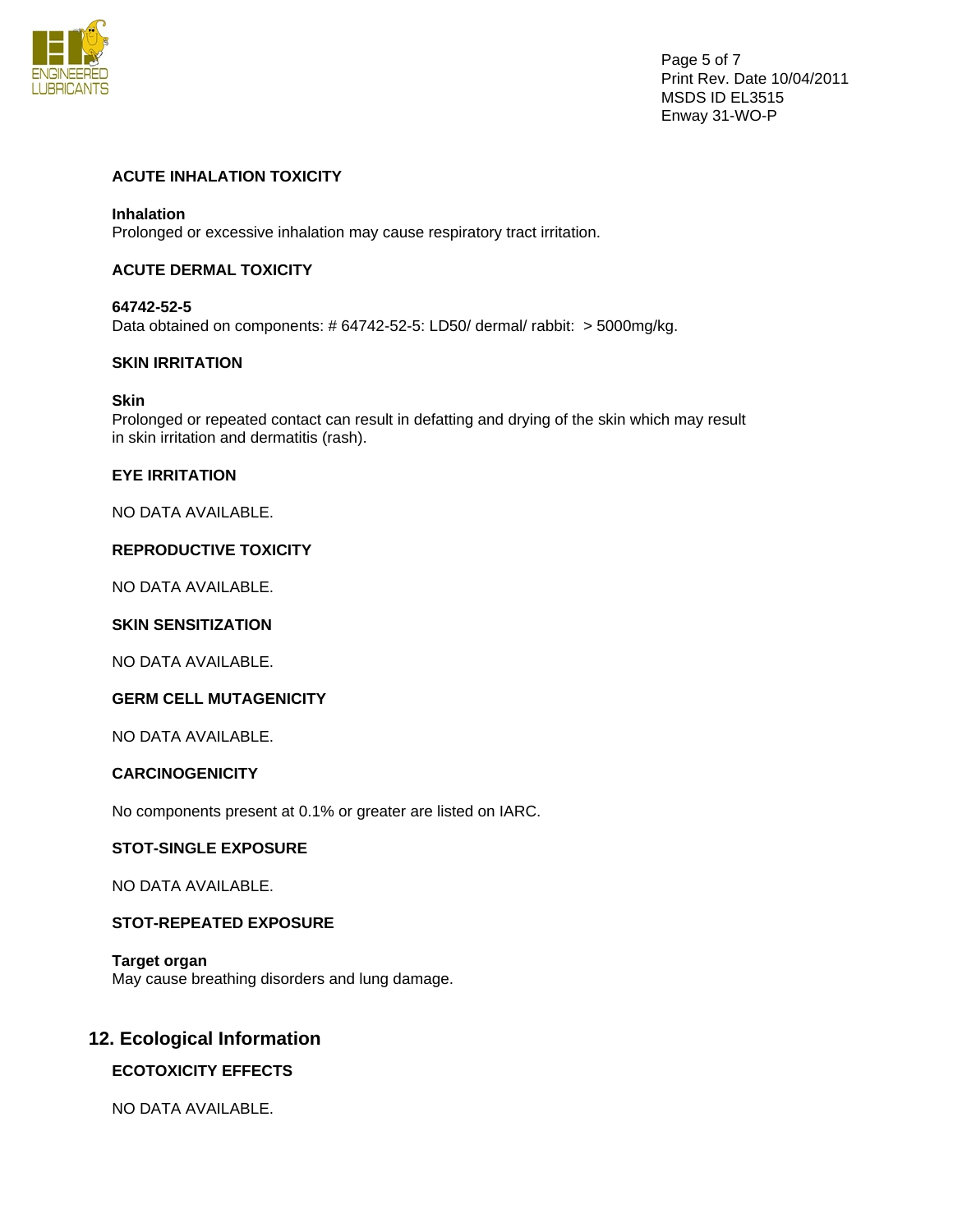![](_page_5_Picture_0.jpeg)

# **PERSITENCE AND DEGRADABILITY**

NO DATA AVAILABLE.

# **13. Disposal Considerations**

### **Waste Disposal Method**

According to local, state, and federal regulations.

This material, if discarded, is not a hazardous waste under RCRA Regulation 40 CFR 261.

## **Contaminated Packaging**

Empty containers should be taken to an approved waste handling site for local recycling or waste disposal.

# **14. Transportation Information**

## **LAND (DOT)- NON-BULK**

Not Regulated

## **LAND (DOT) BULK**

Not Regulated

## **SEA (IMDG)**

Not Regulated

## **AIR (IATA)**

Not Regulated

# **15. Regulatory Information**

## **US REGULATIONS**

### **SARA Sections 311 and 312**  Immediate (Acute) Health Hazard: NO. Delayed (Chronic) Health Hazard: NO Fire Hazard: NO. Reactive Hazard: NO. Sudden Release of Pressure Hazard: NO.

# **SARA (313) TOXIC RELEASE INVENTORY**

NONE

## **CERCLA (Comprehensive Environmental Response and Liability Act of 1980, S 103)**

NONE

**EPCRA**